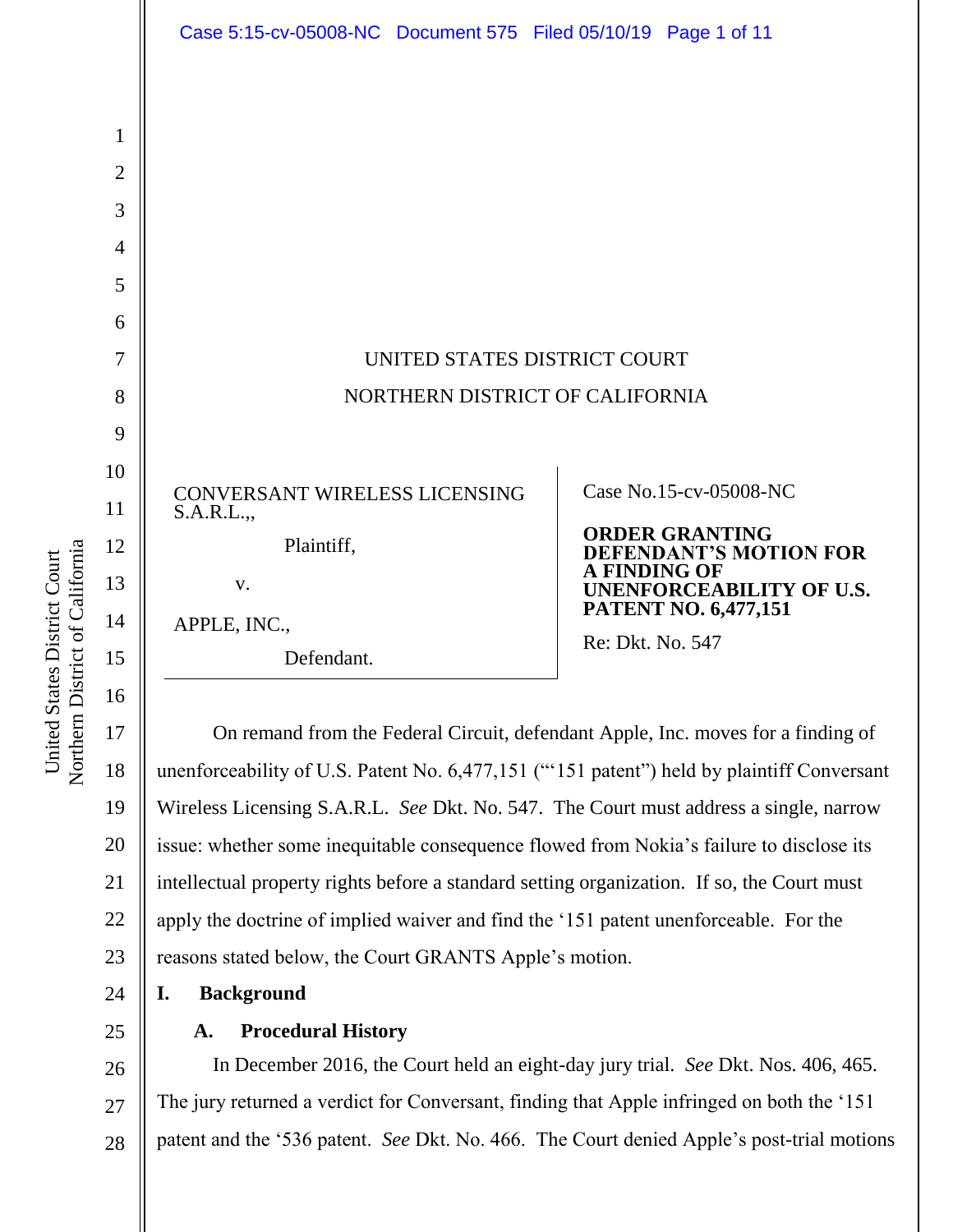challenging the jury's verdict, its award of damages, and motion for unenforceability. *See* Dkt. No. 501.

Apple appealed. *See* Dkt. No. 506. On appeal, the Federal Circuit affirmed in part, reversed in part, and vacated in part. *See* Dkt. No. 528; *see also Core Wireless Licensing*  S.A.R.L. v. Apple, Inc., 899 F.3d 1356 (Fed. Cir. 2018).<sup>1</sup> Relevant here, the Federal Circuit affirmed the jury's verdict as to Apple's infringement of the '151 patent, but remanded to this Court on the single issue of "whether Nokia or [Conversant] inequitably benefited from Nokia's failure to disclose, or whether Nokia's conduct was sufficiently egregious to justify finding implied waiver without regard to any benefit that Nokia or [Conversant] may have obtained as a result of that misconduct." *Core Wireless*, 899 F.3d at 1368–69.

# **B. Factual Background<sup>2</sup>**

U.S. Patent No. 6,477,151 ('151 patent) describes a method in which mobile devices communicate with base stations. *See id.* at 1358. Specifically, the '151 patent describes a method of synchronizing base stations with mobile devices using "continuous" transmissions from a base station to a mobile device. *See id.* at 1362. Jarkko Oksala, a Nokia employee, is the named inventor of the '151 patent. *Id.* at 1365. In 2011, Nokia assigned the '151 patent to Conversant. *See* Trial Tr. at 591:11–592:4.

20 21 22 23 24 25 In 1997 and 1998, the European Telecommunications Standards Institute ("ETSI"), a standards-setting organization ("SSO"), was considering proposals to modify the General Packet Radio Service ("GPRS") standard used in telecommunications. *See id.* ETSI required its members, which included Nokia, to "use its reasonable endeavours to timely inform ETSI of essential IPRs [intellectual property rights] it becomes aware of." *Id.* The purpose of this disclosure requirement "was to permit the standards-setting decisionmakers to make an informed choice about whether to adopt a particular proposal." *Id.* at 1367. ETSI members were required to disclose their patents and patent applications on particular

26

l

 $2$  This factual background is largely drawn from the Federal Circuit's panel opinion.

1

2

3

4

5

6

7

8

9

10

11

12

13

14

15

16

17

18

<sup>27</sup> 28 <sup>1</sup> While this appeal was pending, Core Wireless Licensing S.A.R.L. was renamed to Conversant Wireless Licensing S.A.R.L. *See* Dkt. No. 592 at 1.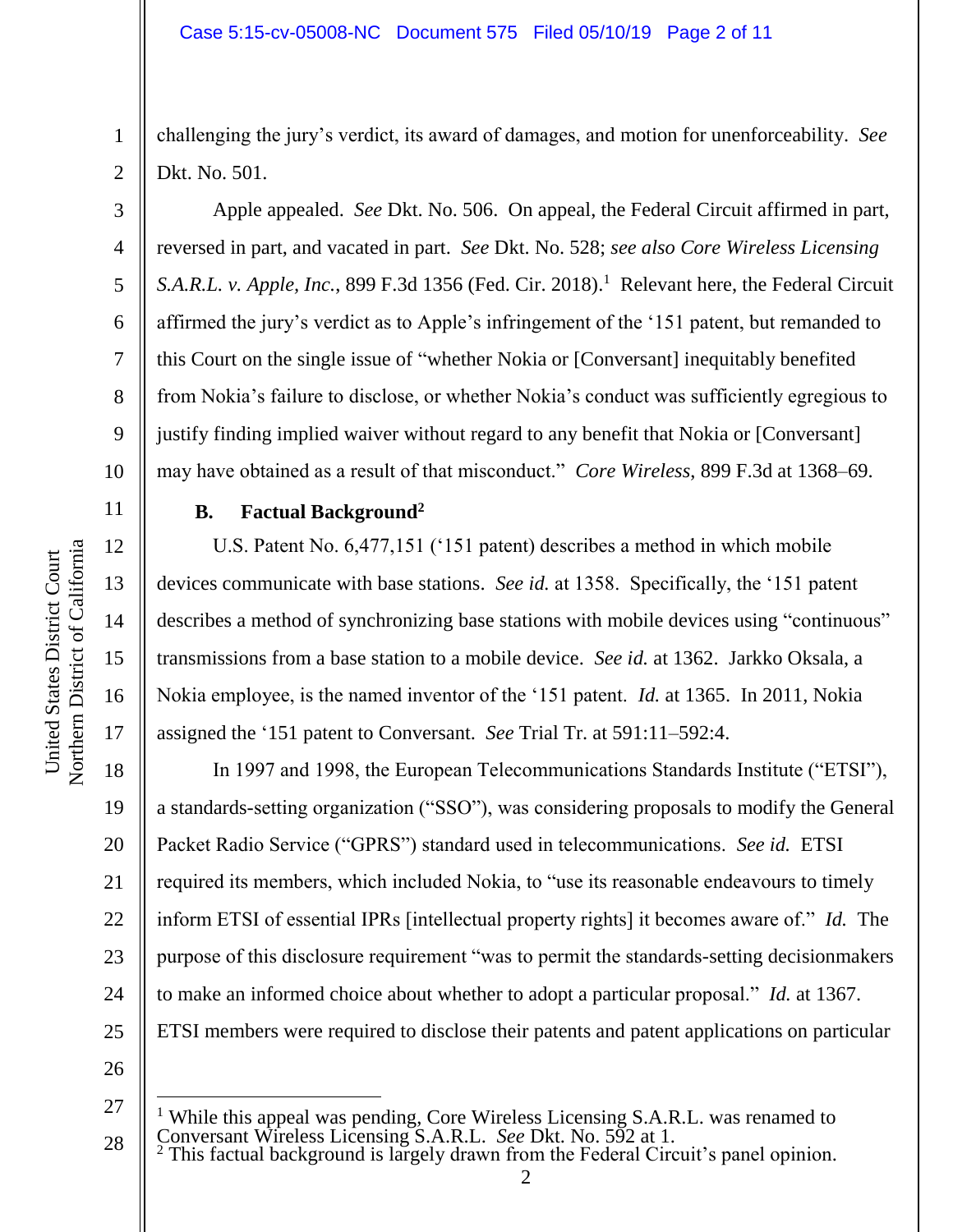technology at the time they make a proposal, regardless whether that proposal is ultimately adopted. *Id.*

On November 4, 1997, Oksala prepared an invention report for Nokia describing the synchronization method that would ultimately become the '151 patent. *Id.* at 1365; *see also* DX0115. Nokia submitted Oksala's invention to ETSI for consideration in connection with the GPRS standard. *Id.* At the same time, Nokia filed a Finnish patent application based on that same invention. *Id.*

ETSI rejected Nokia's proposal in January 1998. *Id.* Instead, ETSI adopted a similar proposal by Ericsson, which described the same synchronization method except that it made the method "optional." *Id.* In July 2002, Nokia finally disclosed to ETSI the Finnish patent application and its related U.S. patent application. *Id.*

**II. Legal Standard**

Even when a patent is otherwise valid, "[a] member of an open standard setting organization may . . . have impliedly waived its right to assert infringement claims against standard-compliant products." *Hynix Semiconductor Inc. v. Rambus Inc.*, 645 F.3d 1336, 1347–48 (Fed. Cir. 2011) (quoting *Qualcomm Inc. v. Broadcom Corp.* ("*Qualcomm II*"), 548 F.3d 1004, 1019 (Fed. Cir. 2008)); *see also Core Wireless*, 899 F.3d at 1365.

18 19 20 21 22 23 24 25 26 To succeed on an implied waiver claim in the SSO context, the accused infringer must first show by clear and convincing evidence that: "(1) the patentee had a duty of disclosure to the standard setting organization, and (2) the patentee breached that duty." *Hynix*, 645 F.3d at 1348. Because implied waiver is an equitable defense, however, the doctrine "may only be applied in instances where the patentee's misconduct resulted in [an] unfair benefit." *Core Wireless*, 899 F.3d at 1368 (quoting *Therasense, Inc. v. Becton, Dickinson & Co.*, 649 F.3d 1276, 1292 (Fed. Cir. 2011) (en banc)). Alternatively, implied waiver may also be found in cases of "egregious misconduct sufficient to justify the sanction of unenforceability of the patent at issue." *Id.*

27 **III. Findings of Fact and Conclusions of Law**

28

Northern District of California Northern District of California United States District Court United States District Court

1

2

3

4

5

6

7

8

9

10

11

12

13

14

15

16

17

On appeal, the Federal Circuit held that Nokia "had a duty to disclose its IPR no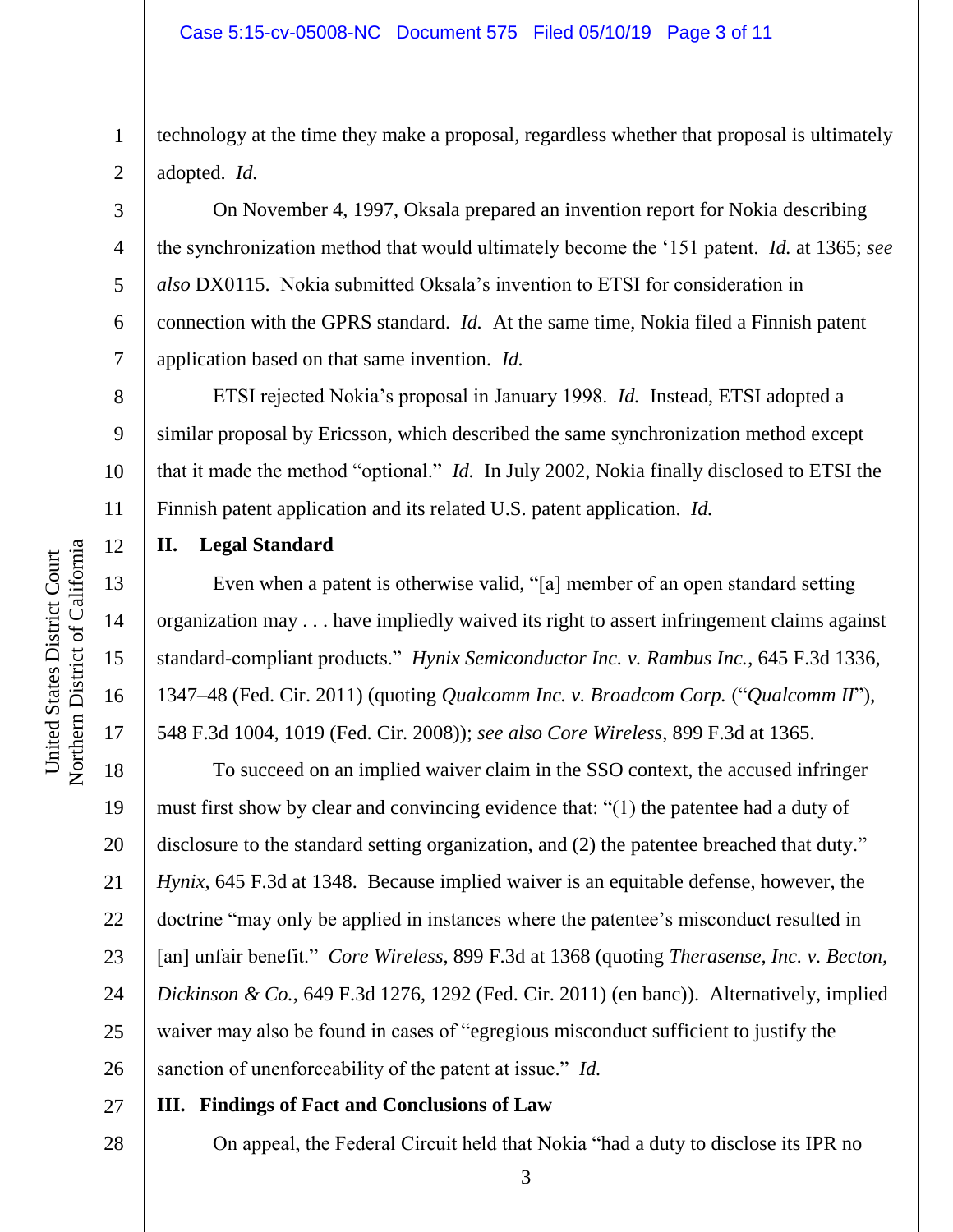1

2

3

4

5

6

7

8

9

16

17

18

19

later than June 1998 [and] its later disclosure was clearly untimely and not sufficient to cure the earlier breach of its duty." *Id.* Thus, the only question remaining is whether "inequitable consequence flowed from Nokia's failure to disclose its patent application" such that the doctrine of implied waiver should prevent enforcement of the '151 patent. *Id.* Specifically, this Court must decide "whether Nokia or [Conversant] inequitably benefited from Nokia's failure to disclose, or whether Nokia's conduct was sufficiently egregious to justify finding implied waiver without regard to any benefit that Nokia or [Conversant] may have obtained as a result of that misconduct." *Id.* at 1368–69.

## **A. Egregious Misconduct**

Apple argues that Nokia's failure to disclose its IPR to ETSI was sufficiently egregious to justify implied waiver. Apple identifies three categories of evidence supporting their conclusion: (1) Nokia's motivation for patenting Oksala's invention; (2) the timing of Nokia's patent filing and ETSI proposal; and (3) Nokia's delay in finally disclosing its IPR. *See* Dkt. No. 547-3.

Because "[i]mplied waiver is an equitable doctrine, [it] 'hinges on basic fairness.'" *Core Wireless*, 899 F.3d at 1368. As a result, "the remedy imposed by a court of equity should be commensurate with the violation." *Id.* (quoting *Columbus Bd. of Educ. v. Penick*, 443 U.S. 449, 465 (1979)). Thus, it is not enough that Nokia committed misconduct; that misconduct must be "sufficiently egregious." *Id.* at 1369.

20 21 22 23 24 25 26 27 28 There is no bright-line rule for what constitutes "sufficiently egregious" misconduct. *Cf. Therasense*, 649 F.3d at 1293 ("equitable doctrines require some measure of flexibility"). *Therasense* provides a useful starting point. *Cf. Core Wireless*, 899 F.3d at 1368 (citing *Therasense*). There, the Federal Circuit "recognize[d] an exception" to the general rule that the defense of inequitable conduct required but-for proof of materiality "in cases of affirmative egregious misconduct." *Therasense*, 649 F.3d at 1292. The court derived that exception from early Supreme Court cases dealing with the doctrine of unclean hands involving perjury, bribery, and manufacture and suppression of evidence. *Id.* at 1292–93 (citing *Precision Instrument Mfg. Co. v. Auto. Maint. Mach. Co.*, 324 U.S.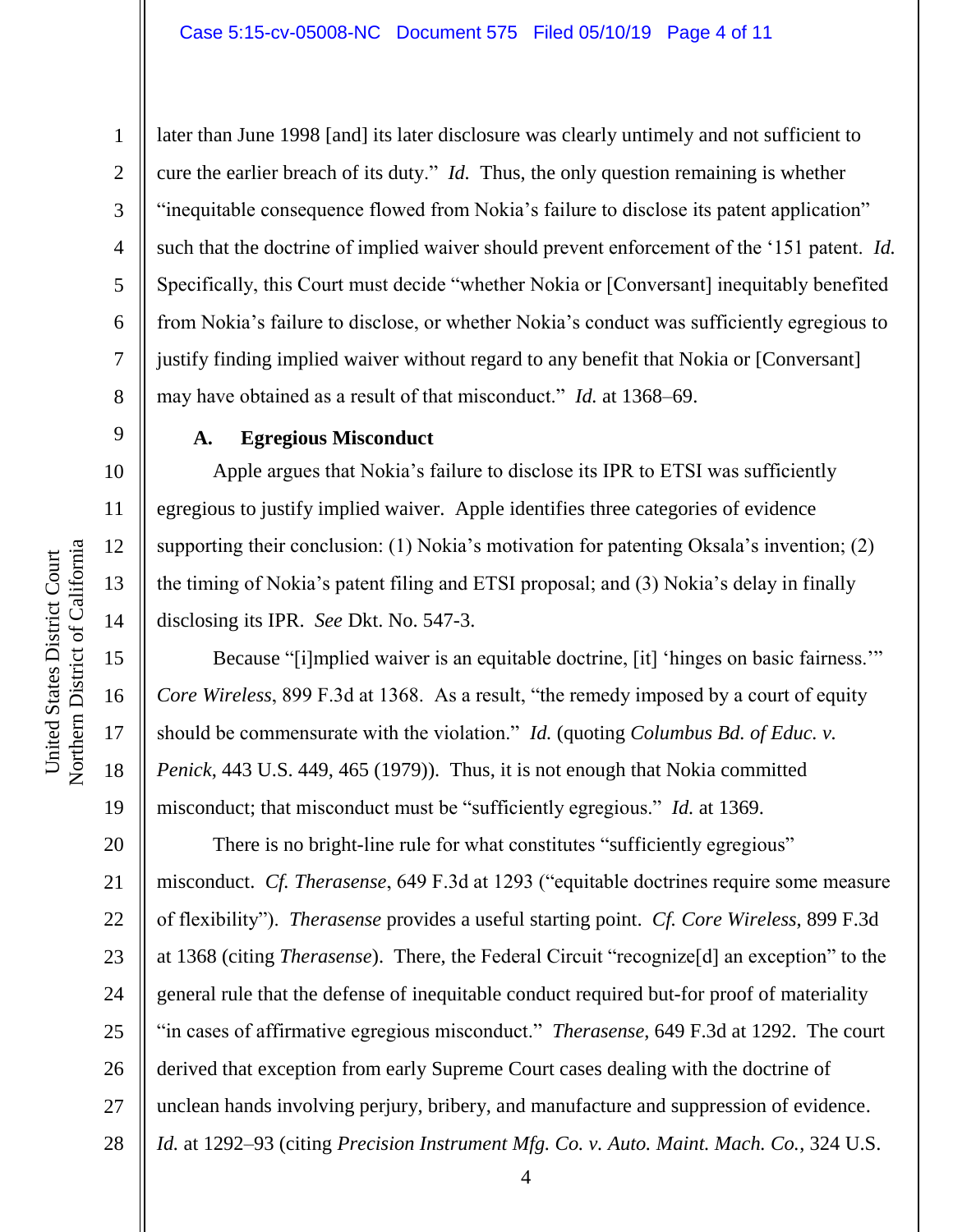806, 816 – 20 (1945); *Hazel-Atlas Glass Co. v. Hartford-Empire Co.*, 322 U.S. 238, 240 (1944); *Keystone Driller Co. v. Gen. Excavator Co.*, 290 U.S. 240, 243 (1933)); *see also Apotex Inc. v. UCB, Inc.*, 763 F.3d 1354, 1362 (Fed. Circ. 2014) (finding "particularly significant and inexcusable the fact that [the inventor] arranged for the preparation and submission of an expert declaration containing false statements instrumental to issuance of the patent."). This exception was necessary to give courts sitting in equity "sufficient flexibility to capture extraordinary circumstances." *Id.* at 1293.

As explained above, the Federal Circuit found that Nokia "had a duty to disclose its IPR no later than June 1998 [and] its later disclosure was clearly untimely and not sufficient to cure the earlier breach of its duty." *Core Wireless*, 899 F.3d at 1368. Thus, Nokia's failure to disclose its IPR was misconduct. The Court FINDS, however, that Nokia's misconduct was not egregious or extraordinary.

As *Therasense* and its progeny make clear, egregious misconduct is a high bar. Misconduct is "egregious" in cases where the patent holder or applicant makes affirmative false statements or otherwise attempts to actively mislead relevant decision-makers. *See, e.g.*, *Apotex*, 763 F.3d at 1362; *Intellect Wireless, Inc. v. HTC Corp.*, 732 F.3d 1339, 1343– 44 (Fed. Cir. 2013) ("[F]iling a false affidavit is exactly the sort of 'affirmative act[] of egregious misconduct' that renders the misconduct 'material.'"). Here, by contrast, Nokia made no similarly false statements, but simply failed to disclose its IPR. *Cf. Skedco, Inc. v. Strategic Operations, Inc.*, 287 F. Supp. 3d 1100, 1144 n.15 (D. Or. 2018) (questioning application of "egregious misconduct" exception to cases of omission).

22 23 24 25 26 27 28 Apple points to Oksala's invention report as evidence of egregiousness. That report shows that Oksala's manager did not initially view Oksala's invention as high-value and did not recommend Nokia pursue a patent. *See* DX0115 at 4. However, Nokia nonetheless applied to patent Oksala's invention and that method was ultimately adopted by ETSI, not through Nokia's efforts, but through *Ericsson's* proposal. It may well be that Nokia simply disagreed with Oksala's manager's initial assessment. After all, Ericsson seemingly arrived at a similar method and deemed it sufficiently worthy of consideration

1

2

3

4

5

6

7

8

9

10

11

12

13

14

15

16

17

18

19

20

21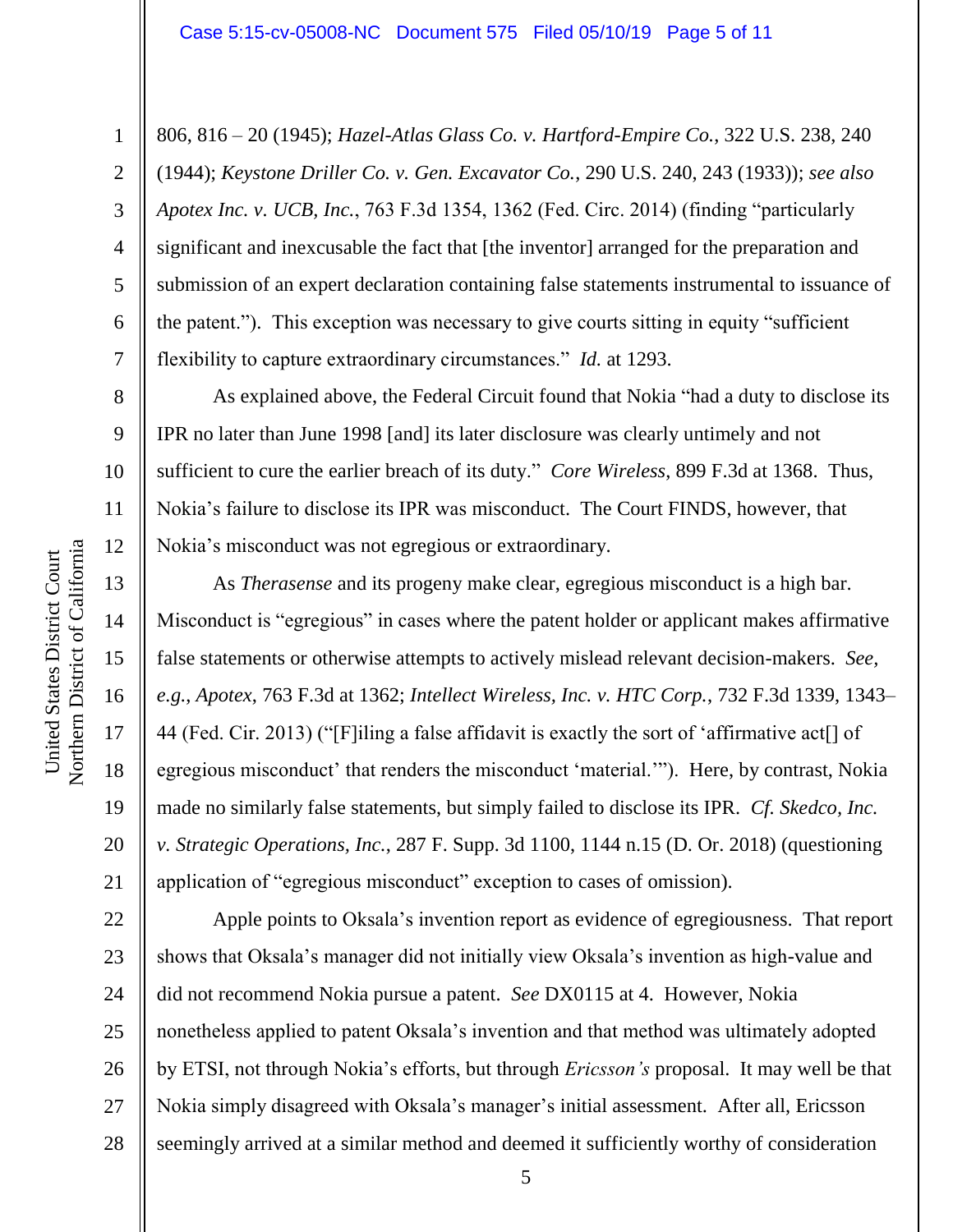to include in their own ETSI proposal. Put simply, Apple has not shown by clear and convincing evidence that Nokia had an improper motive when it applied to patent and propose to ETSI Oksala's invention despite the initially lukewarm assessment of the invention.

Likewise, Apple has not shown by clear and convincing evidence that Nokia's simultaneous patent application and ETSI proposal was nefarious and not merely convenient. Oksala's invention report was created on November 4, 1997. *See* Trial Tr. at 232:14–19. Nokia applied to patent that invention a week later on November 11, 1997 (*see* DX0076 at 2), and submitted its ETSI proposal that same week (*see* Trial Tr. at 1426:23–1427:3). It is unclear, however, why this timing is suspicious and Apple offers no evidence to explain.

Closer to the mark is Nokia's four-year delay in disclosing its IPR. But Apple has not shown by clear and convincing evidence that this delay was egregious. *Qualcomm* provides a useful comparison. *See Qualcomm, Inc. v. Broadcom Corp.* ("*Qualcomm I*"), 539 F. Supp. 2d 1214 (S.D. Cal. 2007) *aff'd in part & rev'd in part by Qualcomm II*, 548 F.3d at 1022, 1026 (affirming district court's finding of implied waiver, but vacating the scope of the district court's unenforceability remedy).

18 19 20 21 22 23 24 25 26 27 28 There, the district court applied the implied waiver doctrine to render Qualcomm's video compression patents unenforceable. *Qualcomm II*, 548 F. 3d at 1008. The court found "that Qualcomm and its employees orchestrated a plan to ignore Qualcomm's duty to disclose [its] patents to the JVT[,]" the SSO responsible for the standard in question. *Qualcomm I*, 539 F. Supp. 2d at 1228. In particular, the court documented extensive communications between various Qualcomm employees conspiring to "extend" Qualcomm's patents to cover the standard at issue when the patents "almost exclusively" referred to different material. The court also noted communication by Qualcomm employees recommending that Qualcomm "lobby[] [its] technology in the appropriate forums." *Id.* at 1228–29. Moreover, Qualcomm failed to disclose its patents to the SSO until after it initiated its lawsuit against Broadcom. *Id.* at 1228.

1

2

3

4

5

6

7

8

9

10

11

12

13

14

15

16

17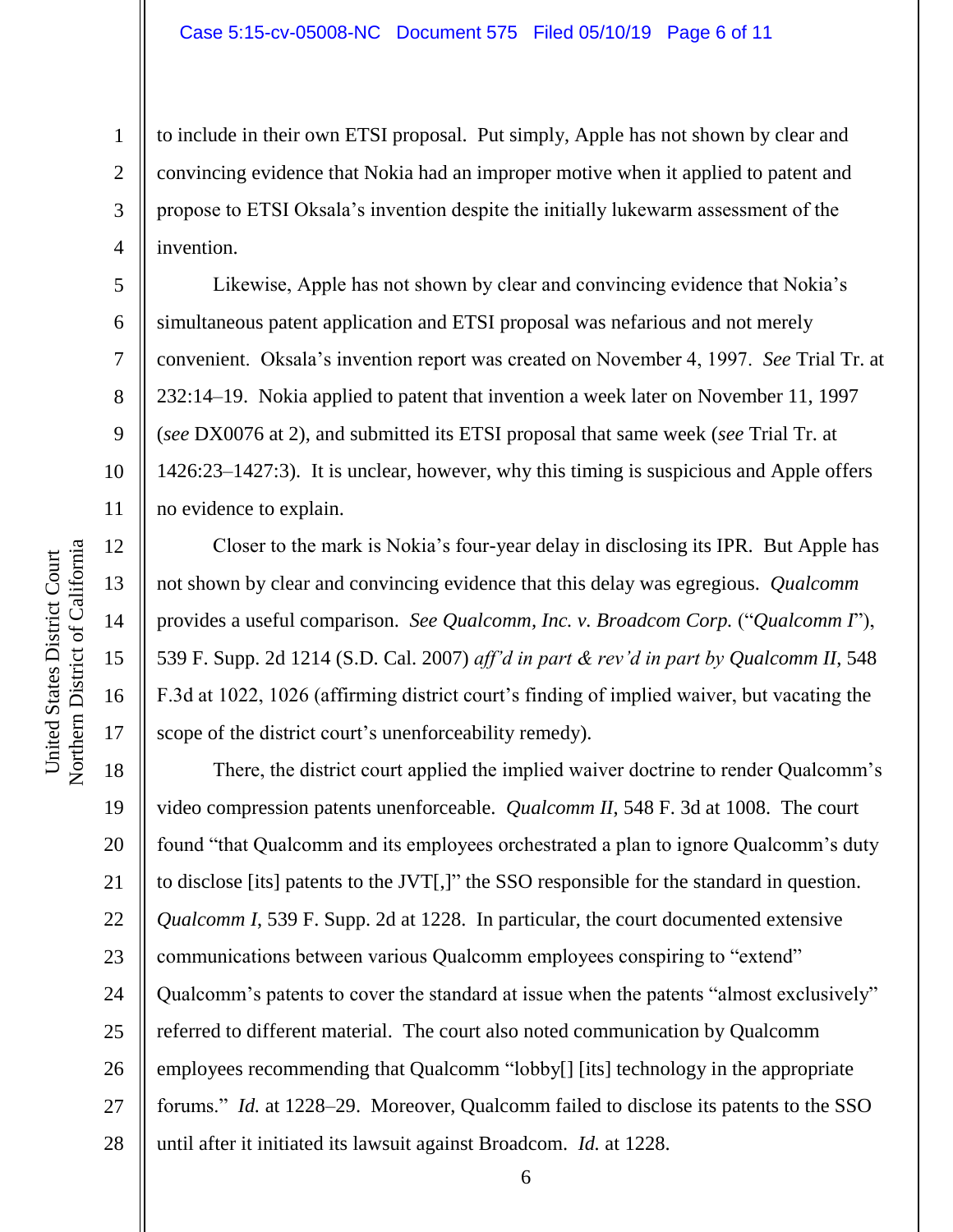1

2

3

4

5

6

7

8

9

10

11

12

13

14

15

16

17

18

19

20

21

22

23

24

25

By contrast, there was no similar evidence here. While Qualcomm conspired to "extend" its pre-existing patents, which, in the words of its own employees, covered "almost exclusively" different material, Nokia sought to patent a wholly new invention. Qualcomm's manipulation of its intellectual property made its nondisclosure particularly exceptional and therefore egregious. But here, Apple's characterization of Nokia's motivation to patent Oksala's invention as nefarious is not persuasive. There simply is not clear and convincing evidence of egregiousness.

Apple also cites *Momenta Pharmaceuticals, Inc. v. Amphastar Pharmaceuticals, Inc.*, 298 F. Supp. 3d 258 (D. Mass. 2018) in support of its position. *Momenta* is likewise distinguishable. First, the Court notes that *Momenta* did not specifically address the implied waiver doctrine's equitable considerations. *See id.* at 264 (describing two-pronged test for implied waiver requiring duty and breach). It is not clear whether the district court applied implied waiver because Momenta engaged in egregious misconduct or because it obtained an unjust benefit. In any case, *Momenta* engaged with more egregious facts.

Momenta held a patent in "a set of manufacturing quality control processes that ensure that each batch of generic enoxaparin[,]" drug used to prevent blood clots, includes specific sugar chains. *Id.* at 262. When the United States Pharmacopeia ("USP") sought to incorporate Momenta's patented method into the standard for formulating enoxaparin, Momenta not only failed to disclose its ownership of the patent, but also "asked the USP to request that [a different pharmaceutical company] affirmatively abandon its patent that might cover [the standard] instead of simply allowing it to lapse." *Id.* at 267. Similar evidence is not present here.

In short, Nokia's failure to disclose its IPR to ETSI was undoubtedly misconduct. But that misconduct does not clearly and convincingly rise to the level of "affirmative egregious misconduct" required. *Therasense*, 649 F.3d at 1292.

26

#### **B. Inequitable Benefit**

27 28 Apple next argues that Conversant obtained unjust benefits from Nokia's misconduct, justifying unenforceability under the implied waiver doctrine. In particular,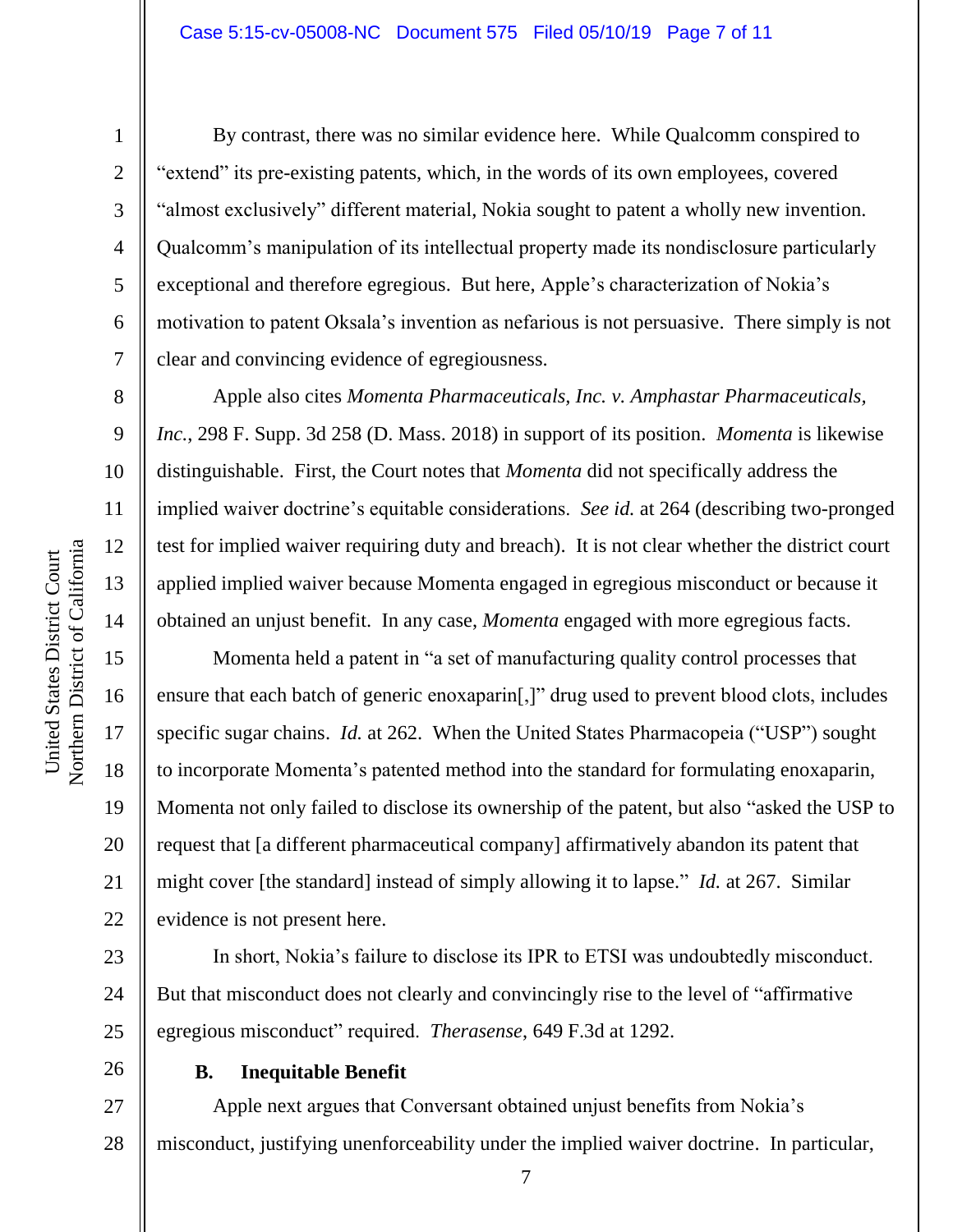Apple contends that Conversant obtained benefits in the form of licensing fees and by increasing its leverage over industry participants who must produce standards-compliant products. *See* Dkt. No. 547-3.

"[I]n some circumstances courts have held that an equitable defense will not be recognized if the offending party did not gain a benefit from its wrongdoing." *Core Wireless*, 899 F.3d at 1368 (citing *Therasense*, 649 F.3d at 1292). Because the implied waiver doctrine can render a patent unenforceable, the doctrine "should only be applied in instances where the patentee's misconduct resulted in [an] unfair benefit." *Id.* (quoting *Therasense*, 649 F.3d at 1292) (alterations in original). If the patentee obtained "an unjust advantage" or "an undeserved competitive advantage," the implied waiver doctrine may justify a sanction of unenforceability of the patent at issue. *Id.*

Here, Nokia and Conversant have obtained such an unfair competitive advantage. The '151 patent became standards-essential when ETSI incorporated the method into the GPRS standard, allowing Conversant to extract licenses from industry participants. At trial, John Lindgren, Conversant's CEO, testified that Conversant licensed the '151 patent as part of its patent portfolio to numerous third parties, including Microsoft, Sony, and Ericsson. *See* Trial Tr. at 606:18–23. And Nokia's patent licensing offer to Apple states that its essential patent families, which includes the '151 patent, commands substantial royalties. *See* PX0560 at 1–3. This undeserved competitive advantage is further bolstered by the fact that the '151 patent is essential. *Cf. Core Wireless*, 899 F.3d at 1367 ("[T]here is no ground for dispute that Nokia's proposal, if adopted, would have made [the '151] patent standards-essential."). As Lindgren recognized, "[s]tandards-essential patents cannot be 'designed around' and must be licensed by anyone using the standard." *See* PX0561 at 21.

25 26 27 28 Conversant raises several arguments against a finding of an inequitable benefit. First, Conversant argues that its '151 patent is not essential because ETSI did not accept Nokia's proposal and incorporated Ericsson's proposal instead. The Federal Circuit, however, all but held that the '151 patent was essential to the GPRS standard. "Oksala . . .

1

2

3

4

5

6

7

8

9

10

11

12

13

14

15

16

17

18

19

20

21

22

23

24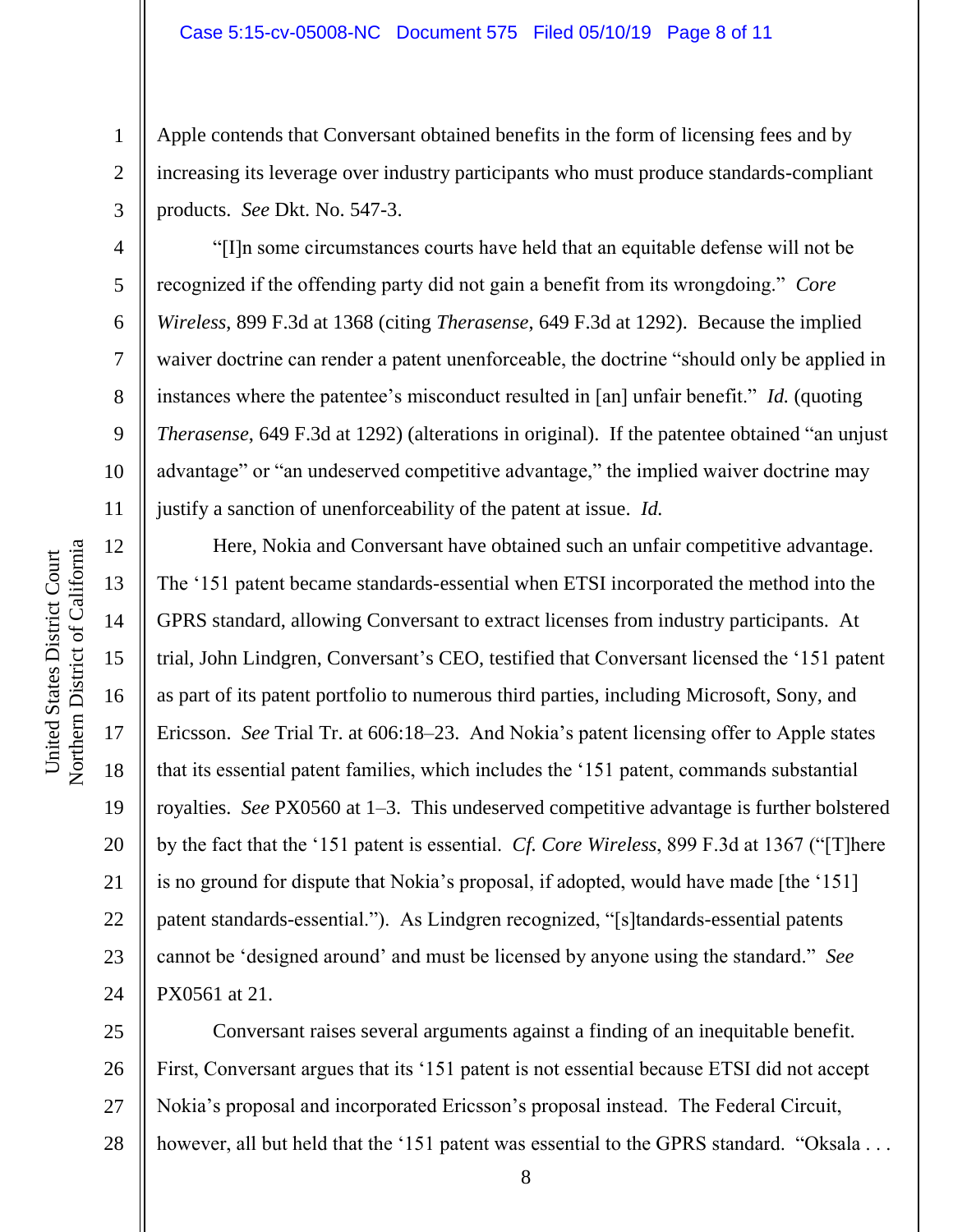explained the difference between [Nokia's] proposal and Ericsson's by pointing out that Ericsson's proposal is different only because it made his idea 'optional.'" *Core Wireless*, 899 F.3d at 1367. The patented method, however, was only optional for base stations; mobile devices were required to have the capability to operate in accordance with the patented method. Indeed, the jury found, and the Federal Circuit affirmed, that Apple's devices infringed the '151 patent because they were configured to operate in accordance with the patented method. As the Federal Circuit explained:

"[I]nfringement is not avoided merely because a non-infringing mode of operation is possible." *z4 Techs., Inc. v. Microsoft Corp.*, 507 F.3d 1340, 1350 (Fed. Cir. 2007); *see also VirnetX, Inc. v. Cisco Sys., Inc.*, 767 F.3d 1308, 1322 (Fed. Cir. 2014). To take a simple example, a patent that claims an automobile configured to operate in third gear would be infringed by an automobile that is configured to operate in first, second, and third gears. The automobile is at all times configured to operate in any one of its possible gears, including the infringing one, even if the automobile is never driven in the infringing gear. Similarly, claim 14 [of the '151 patent] is satisfied as long as Apple's devices are configured to operate in a mode that receives a

*Id.* at 1363. In short, the '151 patent was essential because industry participants must design their devices to be compatible with the patented method. *Cf. Momenta*, 298 F. Supp. 3d at 268 ("T] he fact that the jury found that the  $\lceil \text{defendant} \rceil \dots \text{infringe}[d]$  the  $\dots$ patent supports an inference that use of the invention disclosed by the . . . patent 'reasonably might be necessary to comply with [the standard].").

TAV only once per multi-frame structure and uses it for all channels.

24 25 26 27 28 Next, Conversant argues that its commitment to fair, reasonable, and nondiscriminatory ("FRAND") licensing of its patents means that it could not have obtained an inequitable benefit. The Court disagrees; whether Conversant offered FRAND terms is beside the point. The issue is whether Conversant should have been able to request a license at all. A FRAND license may be inequitable if the licensing party was forced to

1

2

3

4

5

6

7

8

9

10

11

12

13

14

15

16

17

18

19

20

21

22

23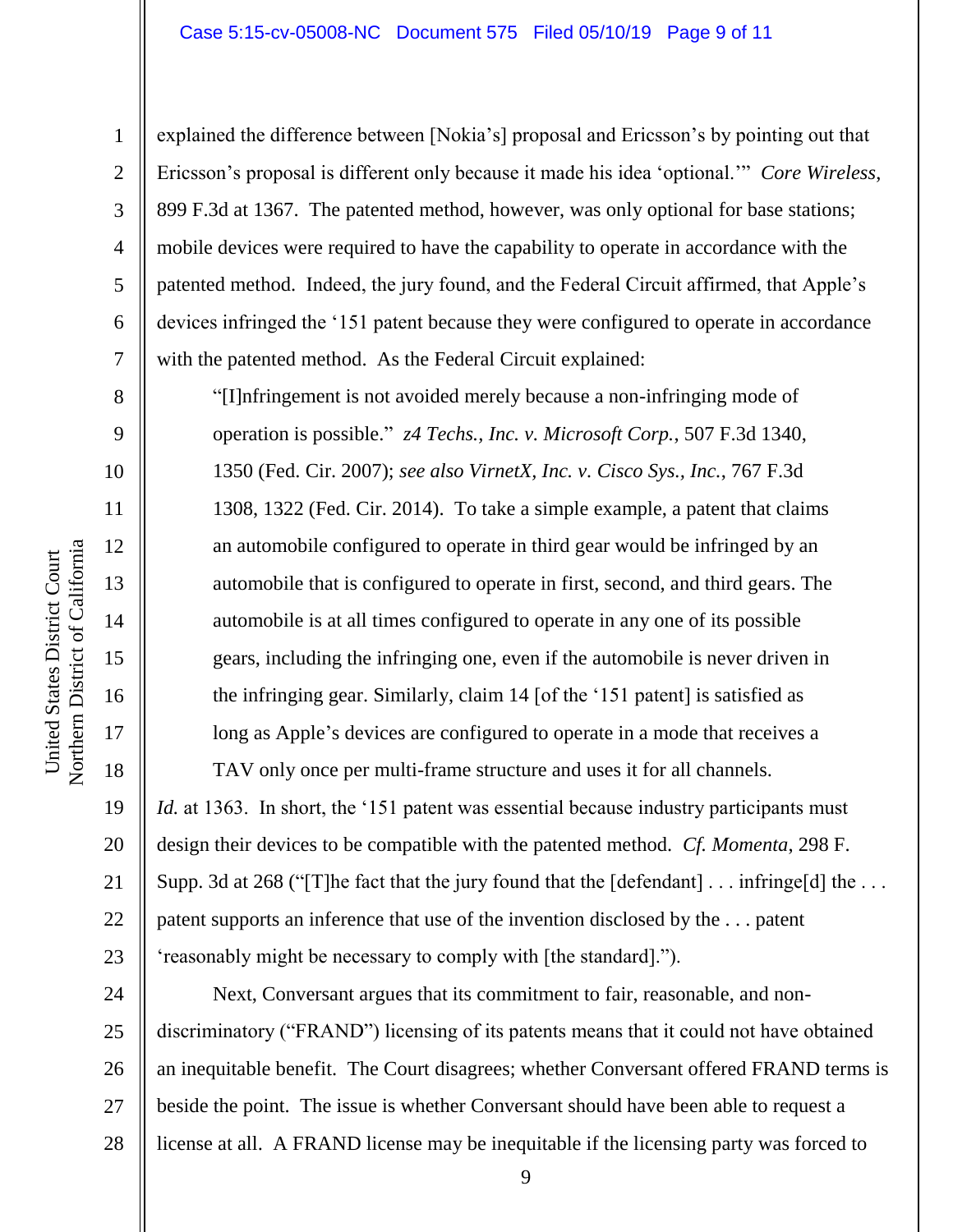obtain the license. *Cf. Qualcomm II*, 548 F.3d at 1021 ("Forcing a party to accept a license and pay whatever fee the licensor demands . . . are significant burdens."). If the '151 patent was not essential, third parties may not have been required to obtain a license, regardless whether the license was on FRAND terms.

Third, Conversant argues that Apple failed to specifically trace any licensing revenue to the '151 patent. This argument is unpersuasive. Lindgren testified at trial that "it is rare for companies to take licenses to individual enumerated patents." Trial Tr. at 607:1–2. Requiring proof that a particular patent conferred specific monetary benefits would ignore that common practice. Rather, the Court infers from the fact that Conversant specifically identified the '151 patent for enforcement that the '151 patent has significant worth. Furthermore, the benefit conferred by the '151 patent was not limited to licensing revenue. As Nokia recognized, the value of each standards-essential patent lay not only in revenue attributable to it, but also in increasing Nokia's leverage by bolstering its patent portfolio. *See* PX0603 at 7.

Finally, Conversant asserts that Apple has not met their burden because they failed to connect their nondisclosure with the inequitable benefit. Such but-for proof, however, is not required. Nokia's failure to disclose its IPR deprived ETSI members the opportunity to make a fully informed decision as to the technical solution for the GPRS standard. *See Core Wireless*, 899 F.3d at 1366. Nokia and Conversant cannot now "rely on the effects of its misconduct to shield it from the application of the equitable defense of implied waiver." *Qualcomm II*, 548 F.3d at 1021. In any case, Dr. Michael Walker, former Chairman of the Board of ETSI, testified that ETSI members are incentivized to choose technical solutions that are free of licensing costs. *See* Trial Tr. at 1420:2–14. Dr. Walker's testimony suggests that, had Nokia disclosed its IPR, there was a reasonable possibility that the '151 patent would not have been incorporated into the GPRS standard.

26 27 28 In sum, although Nokia's conduct before ETSI was not egregious, Nokia's failure to disclose its IPR allowed Nokia and Conversant to inequitably benefit from that misconduct.

1

2

3

4

5

6

7

8

9

10

11

12

13

14

15

16

17

18

19

20

21

22

23

24

25